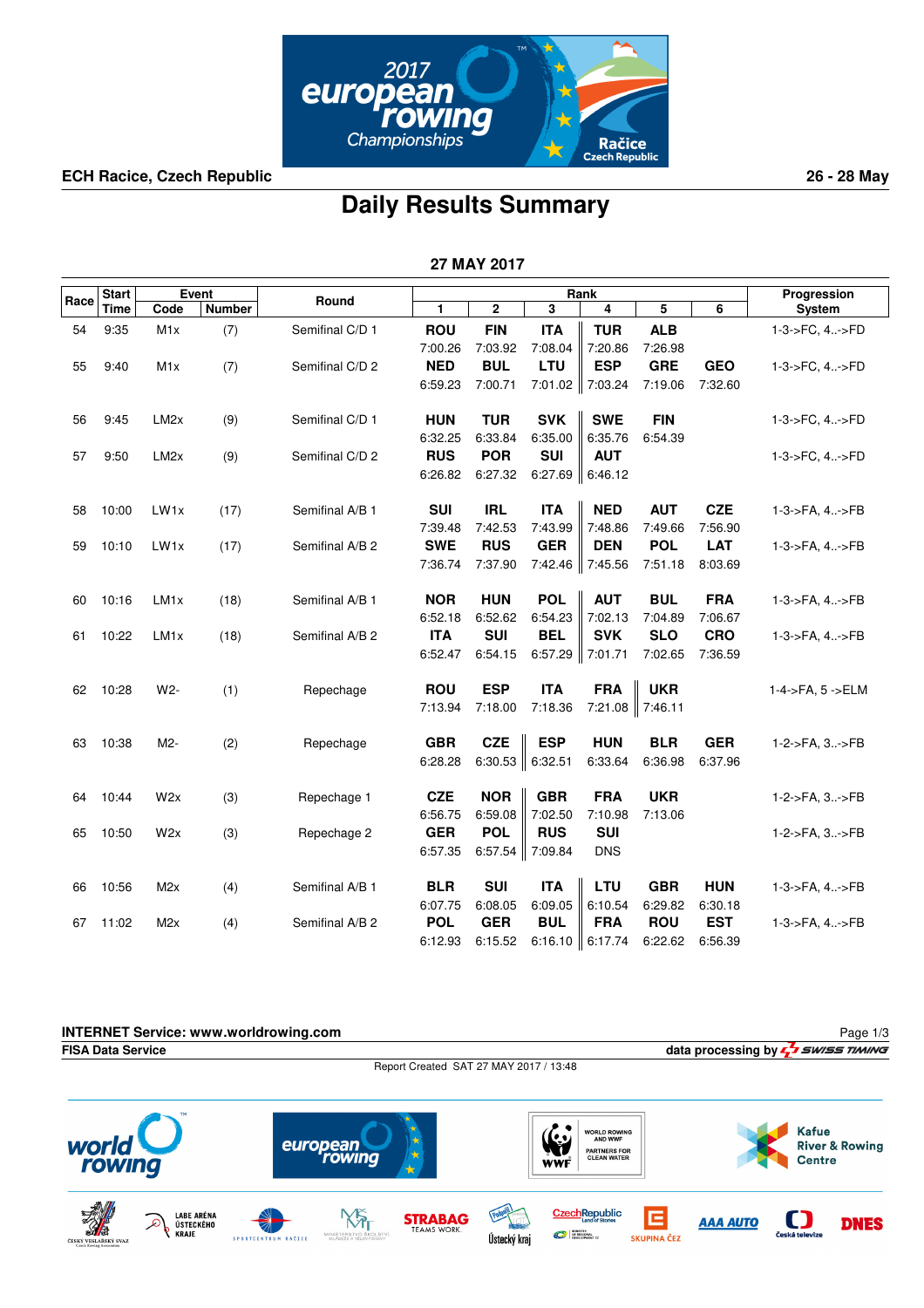![](_page_1_Picture_0.jpeg)

**ECH Racice, Czech Republic 26 - 28 May**

## **Daily Results Summary**

|      |              |                   |        |                 |            | 27 MAY 2017 |            |            |            |            |                |
|------|--------------|-------------------|--------|-----------------|------------|-------------|------------|------------|------------|------------|----------------|
|      | <b>Start</b> |                   | Event  |                 |            |             |            | Rank       |            |            | Progression    |
| Race | <b>Time</b>  | Code              | Number | Round           | 1          | $\mathbf 2$ | 3          | 4          | 5          | 6          | System         |
| 68   | 11:08        | M4-               | (5)    | Semifinal A/B 1 | <b>ITA</b> | <b>NED</b>  | <b>FRA</b> | <b>CZE</b> | <b>SUI</b> | <b>SRB</b> | 1-3->FA, 4->FB |
|      |              |                   |        |                 | 5:51.65    | 5:55.01     | 5:57.52    | 6:04.86    | 6:20.48    | 6:43.51    |                |
| 69   | 11:14        | M4-               | (5)    | Semifinal A/B 2 | <b>RUS</b> | <b>GBR</b>  | <b>ROU</b> | <b>GER</b> | <b>ESP</b> | <b>LTU</b> | 1-3->FA, 4->FB |
|      |              |                   |        |                 | 5:52.67    | 5:53.80     | 5:53.90    | 5:54.28    | 6:00.78    | 6:01.46    |                |
| 70   | 11:24        | W1x               | (6)    | Repechage 1     | <b>SWE</b> | <b>LAT</b>  | <b>NED</b> | <b>CZE</b> | <b>FIN</b> |            | 1-2->FA, 3->FB |
|      |              |                   |        |                 | 7:35.32    | 7:35.39     | 7:35.44    | 7:45.10    | 7:49.30    |            |                |
| 71   | 11:34        | W <sub>1x</sub>   | (6)    | Repechage 2     | <b>GER</b> | <b>BLR</b>  | <b>ESP</b> | <b>AUT</b> | <b>GRE</b> |            | 1-2->FA, 3->FB |
|      |              |                   |        |                 | 7:41.68    | 7:43.12     | 7:47.45    | 7:48.24    | 7:50.08    |            |                |
| 72   | 11:44        | M <sub>1</sub> x  | (7)    | Semifinal A/B 1 | <b>CZE</b> | <b>BLR</b>  | <b>GER</b> | <b>SRB</b> | <b>SWE</b> | <b>HUN</b> | 1-3->FA, 4->FB |
|      |              |                   |        |                 | 6:54.08    | 6:55.55     | 6:57.01    | 7:01.25    | 7:03.78    | 7:09.26    |                |
| 73   | 11:54        | M1x               | (7)    | Semifinal A/B 2 | <b>CRO</b> | <b>AZE</b>  | <b>FRA</b> | <b>DEN</b> | <b>NOR</b> | <b>SUI</b> | 1-3->FA, 4->FB |
|      |              |                   |        |                 | 7:00.36    | 7:02.61     | 7:02.97    | 7:04.23    | 7:10.24    | 7:11.08    |                |
| 74   | 12:04        | LM <sub>2x</sub>  | (9)    | Semifinal A/B 1 | <b>FRA</b> | <b>IRL</b>  | <b>GER</b> | <b>CZE</b> | <b>GRE</b> | <b>ESP</b> | 1-3->FA, 4->FB |
|      |              |                   |        |                 | 6:35.68    | 6:38.09     | 6:38.17    | 6:41.86    | 6:49.59    | 7:02.70    |                |
| 75   | 12:14        | LM <sub>2</sub> x | (9)    | Semifinal A/B 2 | <b>ITA</b> | <b>GBR</b>  | <b>POL</b> | <b>UKR</b> | <b>DEN</b> | <b>NED</b> | 1-3->FA, 4->FB |
|      |              |                   |        |                 | 6:43.71    | 6:45.29     | 6:46.49    | 6:50.47    | 6:51.04    | 7:05.08    |                |
| 76   | 12:20        | LW <sub>2x</sub>  | (8)    | Repechage 1     | <b>GBR</b> | <b>POL</b>  | <b>GRE</b> | <b>SUI</b> | <b>DEN</b> |            | 1-2->FA, 3->FB |
|      |              |                   |        |                 | 7:20.59    | 7:22.70     | 7:29.77    | 7:33.31    | 7:36.45    |            |                |
| 77   | 12:26        | LW <sub>2x</sub>  | (8)    | Repechage 2     | <b>ROU</b> | <b>NED</b>  | <b>GER</b> | <b>CZE</b> |            |            | 1-2->FA, 3->FB |
|      |              |                   |        |                 | 7:19.31    | 7:21.45     | 7:32.87    | 7:46.83    |            |            |                |
| 78   | 12:32        | W4x               | (11)   | Repechage       | <b>GER</b> | <b>BLR</b>  | <b>ROU</b> | <b>RUS</b> | <b>UKR</b> |            | 1-2->FA, 3->FB |
|      |              |                   |        |                 | 6:34.51    | 6:36.52     | 6:37.64    | 6:40.05    | 6:42.08    |            |                |
| 79   | 12:38        | M4x               | (12)   | Repechage 1     | <b>NED</b> | <b>POL</b>  | <b>GER</b> | <b>RUS</b> | <b>ROU</b> |            | 1-2->FA, 3->FB |
|      |              |                   |        |                 | 5:56.48    | 5:57.64     | 6:02.86    | 6:03.21    | 6:23.85    |            |                |
| 80   | 12:44        | M4x               | (12)   | Repechage 2     | <b>ITA</b> | <b>GBR</b>  | <b>EST</b> | <b>UKR</b> | <b>CZE</b> |            | 1-2->FA, 3->FB |
|      |              |                   |        |                 | 5:57.63    | $5:59.30$   | 5:59.84    | 6:05.61    | 6:12.47    |            |                |
| 81   | 12:50        | $M8+$             | (14)   | Repechage       | <b>GBR</b> | <b>NED</b>  | <b>UKR</b> | <b>BLR</b> | <b>ITA</b> |            | 1-2->FA, 3->FB |
|      |              |                   |        |                 | 5:46.95    | 5:48.13     | 5:49.50    | 5:53.39    | 5:58.93    |            |                |

![](_page_1_Picture_5.jpeg)